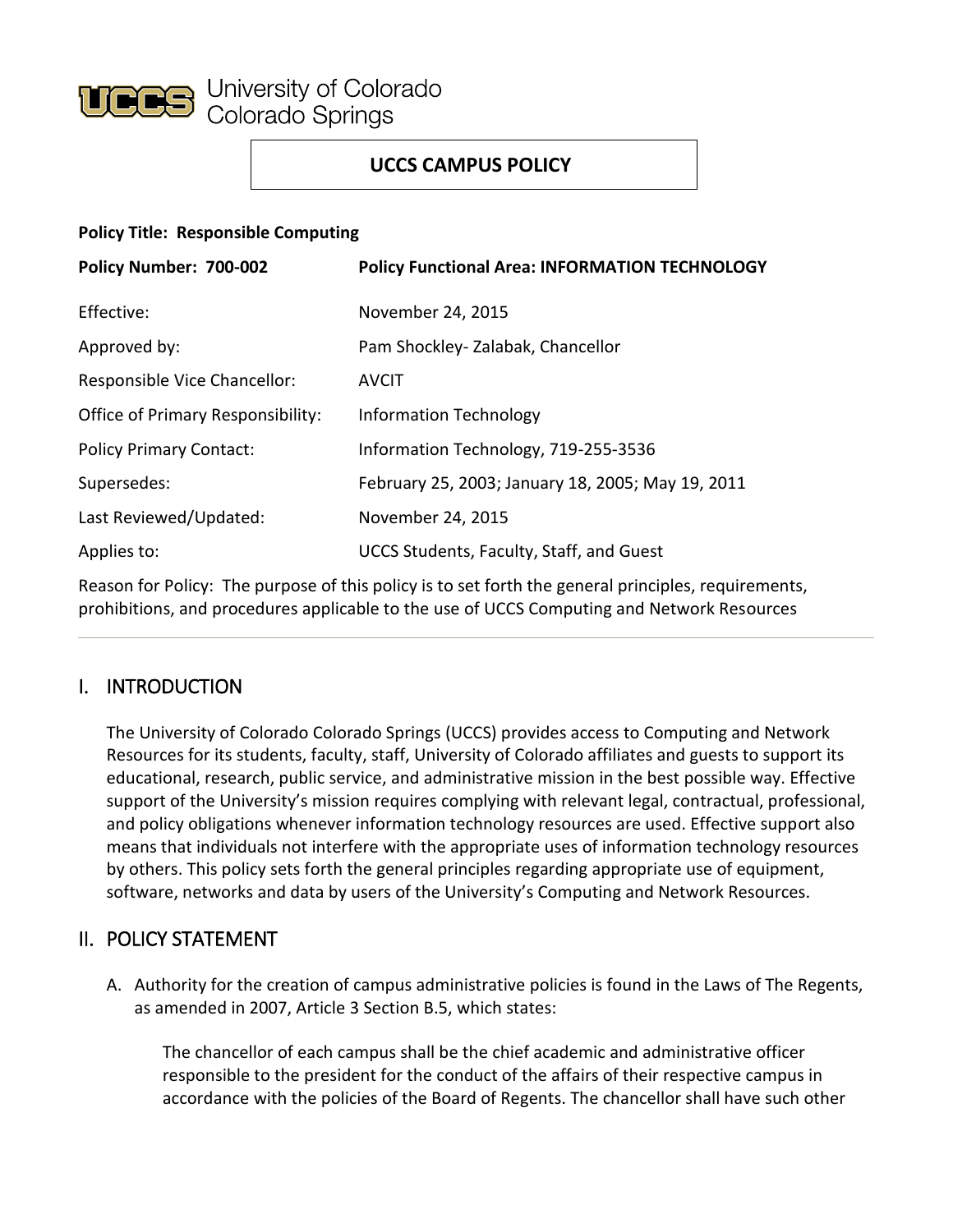responsibilities as may be required by these Laws or regent policy, or as may be delegated by the president.

#### B. Procedures:

- 1. Access and Use of Computing and Network Resources
	- a. Passwords

All Authorized Users are issued a username and password in order to access UCCS Computing and Network Resources. Usernames and passwords also may be given out to be used for specific Computing and Networking Resources. Prohibited behaviors include, but are not limited to, the following:

- i. Disclosing their password to another person, either intentionally or unintentionally, except as required for a legitimate business purpose.
- ii. Taking any action to discover, intercept, or decode others' passwords.
- iii. Misrepresenting (including forgery) the identity of the sender or source of an electronic communication.
- iv. Acquiring or attempting to acquire passwords of others.
- v. Using or attempting to use the computer accounts of others.
- vi. Altering the content of a message originating from another person or computer with intent to deceive.
- vii. Running or otherwise configuring software or hardware to allow access to Computing and Network Resources by unauthorized users.
- b. Authorized Uses of Computing and Network Resources

UCCS Computing and Network Resources are for the use of Authorized Users only and for use only in a manner consistent with each user's authority.

Authorized uses of Computing and Network Resources include those uses that are consistent with the instructional, public service, research, and administrative objectives of the University. Use should also be consistent with the specific objectives of the project or task for which such use was authorized.

#### c. Prohibited Uses of Computing and Network Resources

UCCS Computing and Network Resources may not be used in any manner inconsistent with a user's authority or as prohibited by licenses, contracts, University policies, or local, state, or federal law. No one may grant permission for inappropriate use of Computing and Network Resources, nor does the ability to perform inappropriate actions constitute permission to do so. Prohibited uses of UCCS Computing and Network Resources include, but are not limited to, the following:

- i. Any use for commercial purposes or personal financial gain.
- ii. Any use for political advocacy, such as supporting or opposing political campaigns, candidates, legislation, or ballot issues.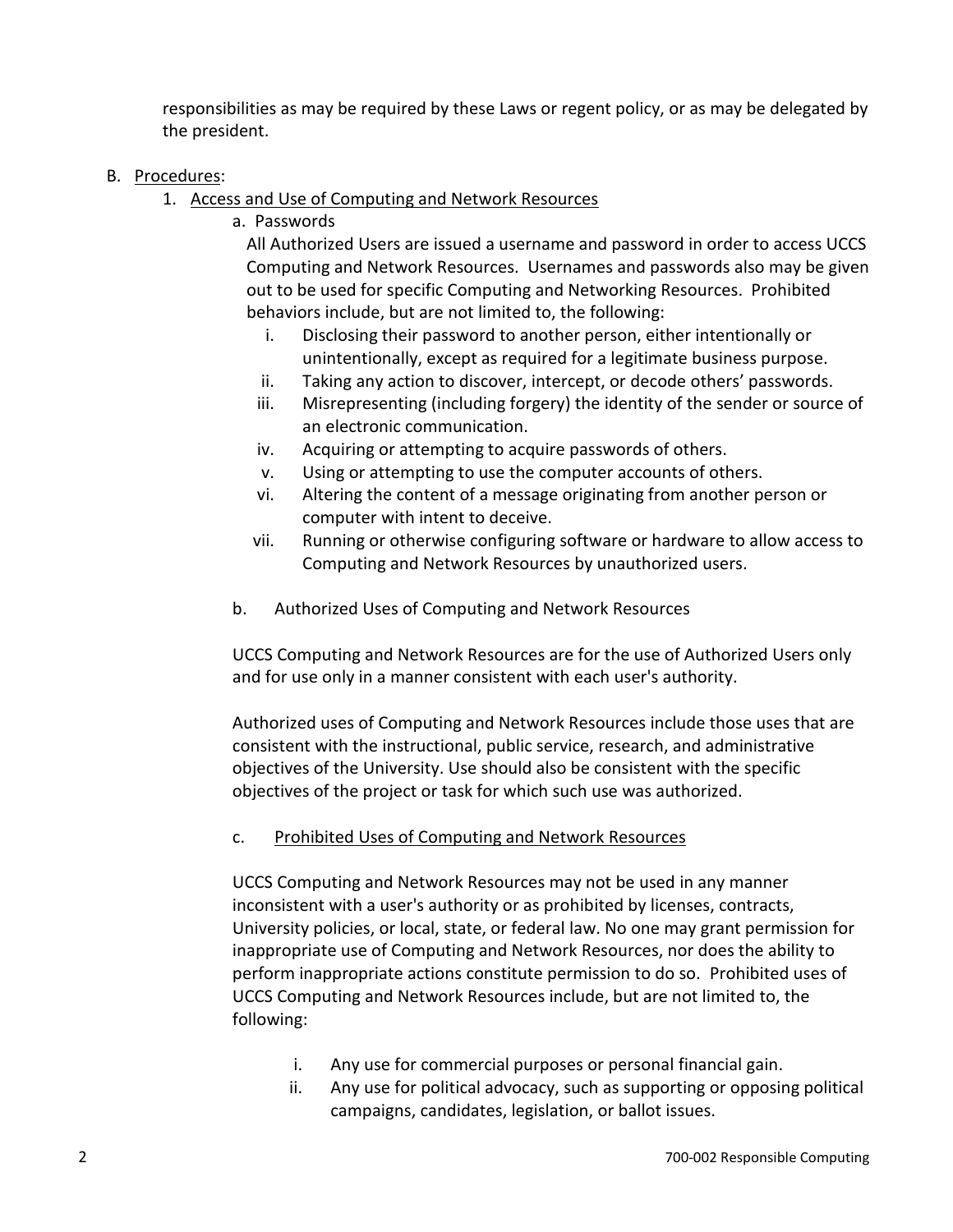- iii. Any use that violates University or third party copyright, patent protections, or intellectual property.
- iv. Any use that seeks to interfere with the intended use of Computing and Network Resources or that seek to gain unauthorized access to Computing and Network Resources.
- v. Any use that is abusive, threatening, discriminatory, defamatory, or harassing towards others.
- vi. Any use that damages, alters, or compromises the integrity of Computing and Network Resources.
- vii. Any use that purposely denies appropriate access to other users.
- viii. Any use that violates any University policy, or local, state, or federal law, including any student activity that is prohibited pursuant to the Student Code of Conduct.

## d. Incidental Personal Use

Computing and Network Resources may be used for incidental personal use so long as such use does not generate a direct cost for UCCS. Incidental personal use of Computing and Network Resources must adhere to all university policies and must not involve violations of the law, interfere with the fulfillment of education and/or employment responsibilities, or adversely impact or conflict with activities supporting UCCS' educational mission.

## e. Commercial Use

Under special circumstances, and only with the approval of the Executive Director of Information Technology, UCCS Computing and Network Resources may be used for commercial purposes if those purposes have been determined compatible with the mission of the University.

## 2. Registration of Servers:

The Department of Information Technology (IT) at UCCS supports and maintains a number of servers for general campus usage. All servers connected to UCCS campus network that provide information resources intended to be used by others must be registered with the UCCS Department of Information Technology. This includes all web servers located outside of the IT department.

## 3. Privacy:

3 700-002 Responsible Computing UCCS will make reasonable efforts to maintain the integrity and effective operation of its Computing and Network Resources, but users are advised that those systems should in no way be regarded as a secure medium for the communication of sensitive or confidential information. Because of the nature and technology of electronic communication, the University cannot assure either the privacy or the confidentiality of an individual user's use of the University's Computing and Network Resources. Users should have no expectation of privacy concerning the use of University's technology resources. Confidential data that is maintained by University personnel and stored or transmitted on Computing and Network Resources is to adhere to the policy of the Information Security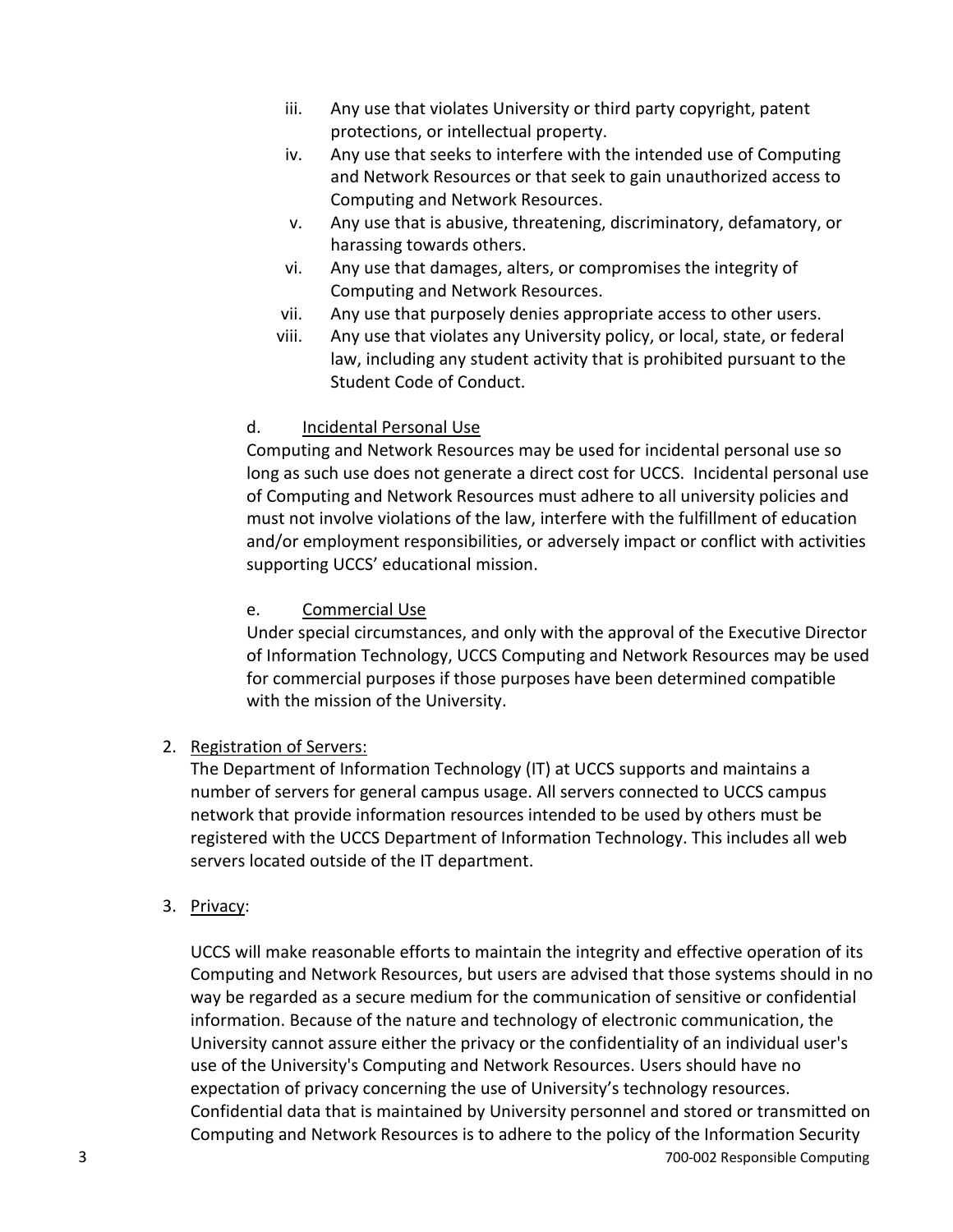Program - APS 6005. Responsibilities for the protection of data by University employees are outlined in Information Security Program - APS 6005.

In addition, Colorado law provides that electronic records constitute writings for purposes of Colorado's Public Records Act, C.R.S. 24-72-201, *et seq*. and may be considered public records subject to public inspection. Exceptions to what must be made available for public inspection under the Public Records Act may be found in Appendix A of APS 2022 - Colorado Open Records Act.

### 4. Monitoring and Access:

During normal operation, network and system monitoring may be used to protect University data. The Department of IT may monitor user activities and access any files or information in the course of performing normal system and network maintenance or while investigating possible violations of laws or policy. Anyone using UCCS Computing or Network Resources expressly consents to such monitoring and is advised that if such monitoring reveals possible evidence of criminal activity, IT will provide the evidence to law enforcement or University officials.

### 5. Violations:

Any actions that violate this policy, including violations of Section V, will be addressed by the University and may result in disciplinary action, up to and including expulsion and/or termination of employment, regardless of whether UCCS Computing or Network Resources or other resources were involved in their commission. Any individual who knows or suspects that UCCS Computing or Network resources have been used in a manner which may be in violation of University policy, or federal, state, or local law should immediately notify [abuse@uccs.edu.](file://///excelsior/ue$/eboling2/VCAF%20Erin/abuse@uccs.edu)

The Chancellor delegates authority to the UCCS Department of Information Technology or the University of Colorado Office of Information Security to investigate alleged violations in consultation with the Office of University Counsel. The department conducting the investigation may also consult with the Human Resources Department, the Office of Institutional Equity and/or the Office of the Dean of Students, as applicable. During an investigation, it may be necessary to temporarily suspend a user's network or computing privileges. Upon conclusion of the investigation, a user's network or computing privileges will be restored, subject to possible sanctions and/or sanction recommendations as described below.

Sanctions may be administered by the Department of Information Technology. Depending on the alleged violation and the respondent's relationship with the University, sanctions may also be administered by an appointing authority and/or the Dean of Students for violation of University policy. Such sanctions include, but are not limited to, any one or a combination of the following: suspension of internet access, suspension of email privileges, suspension of computing privileges, suspension, expulsion, exclusion, employment termination from the University, as well as those sanctions under the